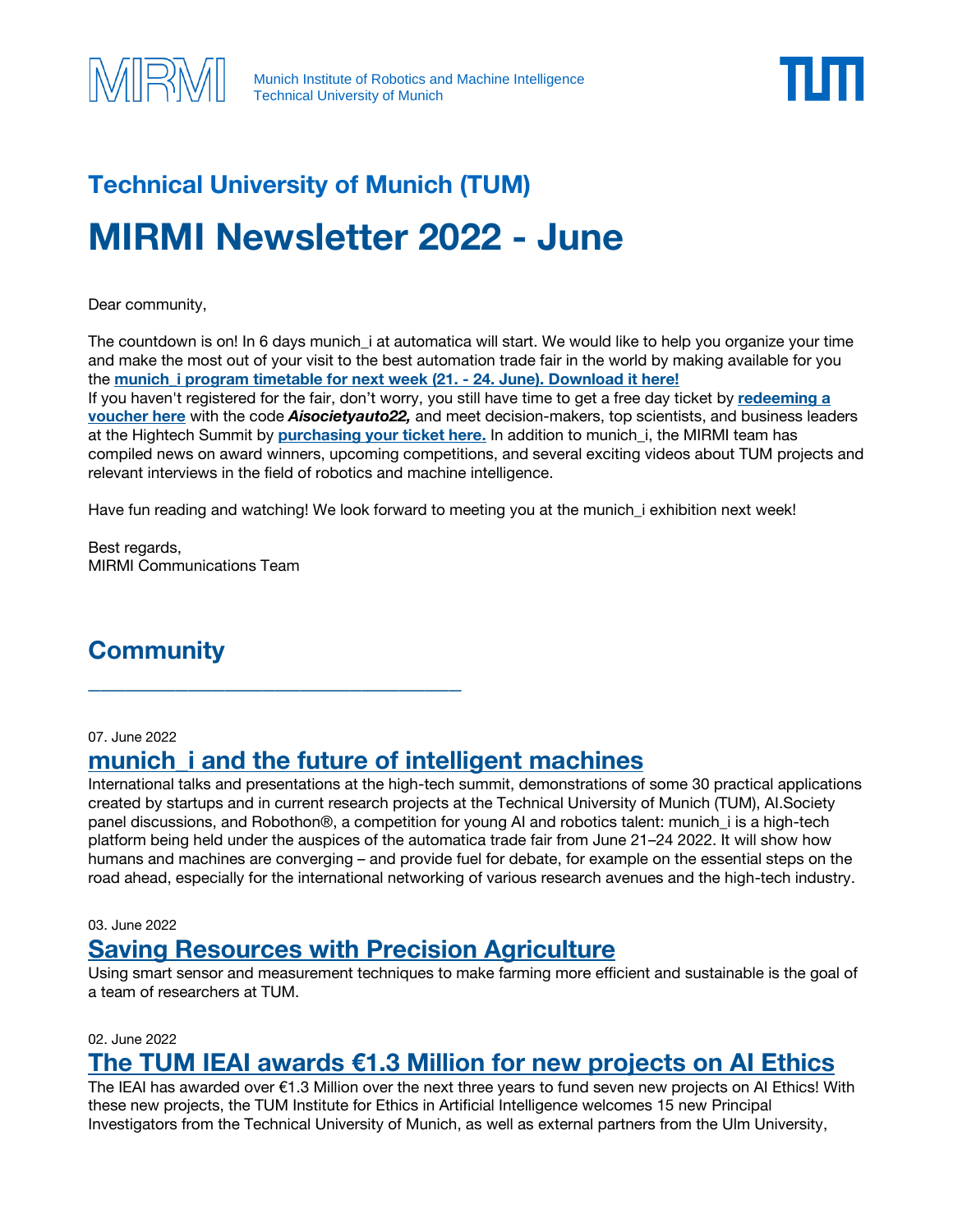Prairie – PaRis Artificial Intelligence Research Institute, and Berkman Klein Center for Internet & Society at Harvard University, among others. All of these projects combined academic expertise from multiple fields to approach challenges related to implementing AI responsibly and effectively.

#### 02. June 2022

### **[Startup Ebenbuild wins the digital health category at EIT Health](https://www.mirmi.tum.de/mirmi/news/article/startup-ebenbuild-wins-the-digital-health-category-at-eit-health-catapult-2022/)  [Catapult 2022!](https://www.mirmi.tum.de/mirmi/news/article/startup-ebenbuild-wins-the-digital-health-category-at-eit-health-catapult-2022/)**

Following many years of research at the Technical University of Munich, the start-up Ebenbuild won the digital health category at EIT Health Catapult 2022. The company aims to use AI software to generate unprecedented data on patients' lungs and provide tailored therapy to treat acute respiratory distress syndrome (ARDS). The pioneers behind this company are Dr. Kei Müller, Dr. Jonas Biehler, Prof. Wolfgang Wall, and Dr. Karl-Robert Wichmann.

#### 31. May 2022

# **[TUM/MIRMI's innovations featured on the EU](https://www.mirmi.tum.de/mirmi/news/article/tum-mirmis-innovations-featured-on-the-eu-innovation-radar/)-Innovation Radar**

The Innovation Radar of the European Commission (EC) featured four new innovations developed in various TUM / MIRMI projects in April and May 2022. The Innovation Radar platform builds on the information and data gathered by independent experts, who review the innovations in ongoing projects funded by the European Commission and provide an independent opinion on their market potential. The independent assessment of the market potential of a publicly funded project aims to connect innovators with investors and maximize funding opportunities for European tech entrepreneurs.

#### 30. May 2022

# **[Veronika Spieker is honored with the 1st place MedtecLIVE](https://www.mirmi.tum.de/mirmi/news/article/veronika-spieker-is-honored-with-the-1st-place-medteclive-talent-award-2022/)  [Talent Award 2022](https://www.mirmi.tum.de/mirmi/news/article/veronika-spieker-is-honored-with-the-1st-place-medteclive-talent-award-2022/)**

As part of her M.Sc. in Medical Technologies at TUM, Veronika Spieker conducted her master thesis on the design, implementation, and experimental validation of upper-limb prostheses at MIRMI. The MedtecLIVE Talent Award is supported by a top-class jury consisting of representatives from industry and research. Learn more about her story.

# **Events, Calls, and More**

\_\_\_\_\_\_\_\_\_\_\_\_\_\_\_\_\_\_\_\_\_\_\_\_\_\_\_\_\_\_

#### 6. - 15. July 2022

# **[Global Challenge Lab 2022 | UN SDG 13: Climate Action](https://bit.ly/3969tDo)**

TUM is joining the **Global Challenge Lab 2022**, featuring 10-days of online workshops, guest speakers, and expert mentoring to help you hack innovative solutions to the world's most pressing problems. This year, participants will be working to achieve **UNS SDG 13: Climate Action**, in partnership with students from 14 universities across the world. **Students from all disciplinary backgrounds are encouraged to join!** Participants can win a share of **£10K prize fund.** Places are limited so register as soon as possible. The registration deadline is 01. July 2022.